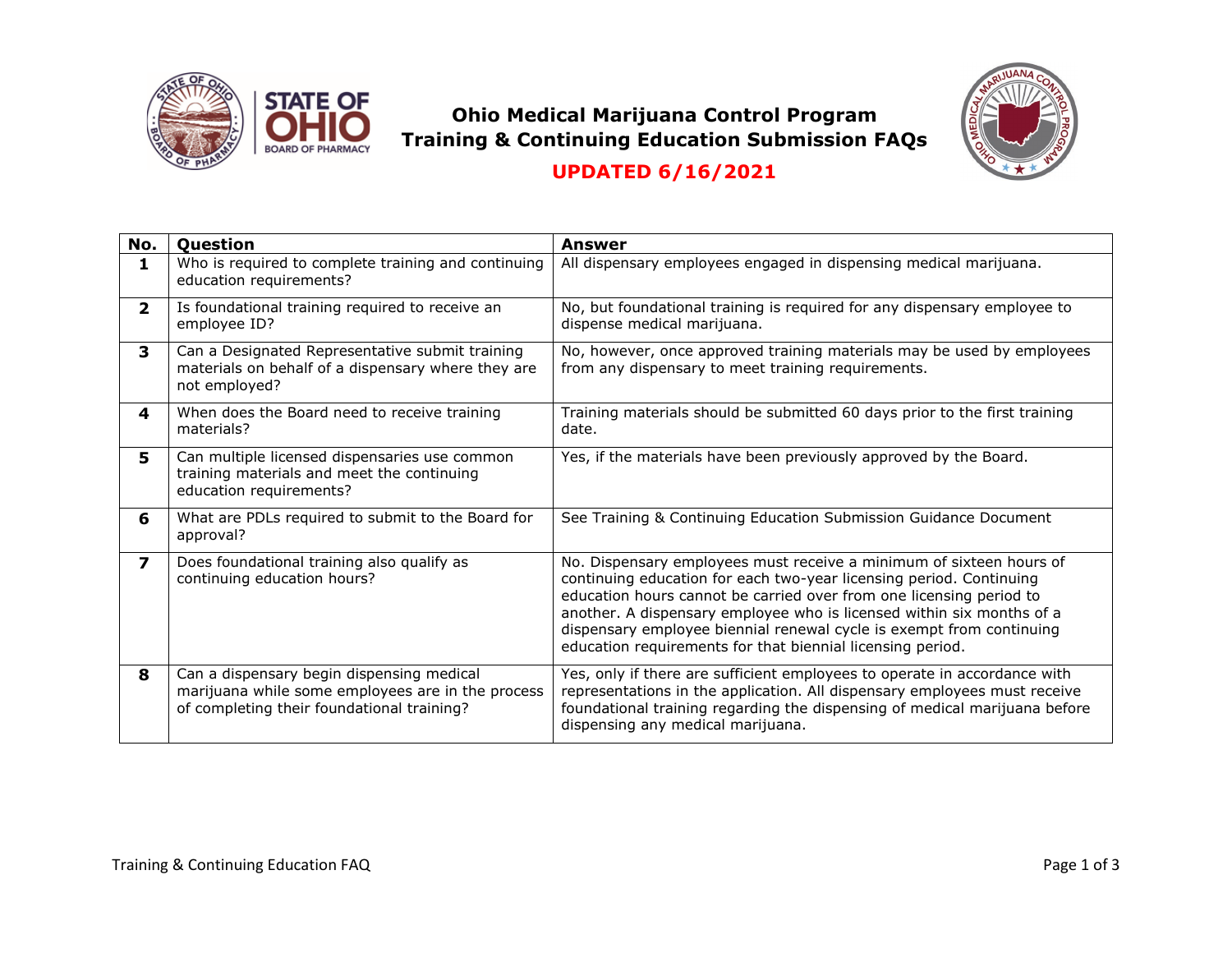

# **Ohio Medical Marijuana Control Program Training & Continuing Education Submission FAQs**



#### **UPDATED 6/16/2021**

| No. | Question                                                                                                                                           | <b>Answer</b>                                                                                                                                                                                                                                                                                                                                                                                                                                                                |
|-----|----------------------------------------------------------------------------------------------------------------------------------------------------|------------------------------------------------------------------------------------------------------------------------------------------------------------------------------------------------------------------------------------------------------------------------------------------------------------------------------------------------------------------------------------------------------------------------------------------------------------------------------|
| 9   | What happens if an employee previously received<br>training while employed with a different dispensary<br>under the same ownership?                | The Designated Representative at a dispensary is responsible for<br>maintaining records illustrating compliance with all training and continuing<br>education requirements for the biennial licensing period. This is also the<br>case whenever an employee transfers to another dispensary or works for<br>more than one dispensary. Any location-specific training (e.g. security<br>training) is required to be provided for each location at which an employee<br>works. |
| 10  | What happens if an employee previously received<br>training while employed with a dispensary under<br>different ownership?                         | If an employee works at dispensaries under different ownership,<br>foundational training requirements must be completed at each of the<br>dispensaries under different ownership. For continuing education, evidence<br>of completed training during the same biennial licensing period must be<br>provided to the Designated Representative responsible for maintaining<br>records that illustrate compliance with continuing education requirements.                       |
| 11  | Who is to submit training materials to OBP?                                                                                                        | Only submissions from a designated representative will be accepted.                                                                                                                                                                                                                                                                                                                                                                                                          |
| 12  | What happens if submitted training materials are<br>determined that they require remediation?                                                      | PDL/Designated Representative will receive email providing an explanation<br>on what in the training material did not meet requirements. Designated<br>Representative will then resubmit training materials based on feedback from<br>Board of Pharmacy.                                                                                                                                                                                                                     |
| 13  | How long is approval of training and education<br>materials valid?                                                                                 | Training and education materials must be approved once during<br>each biennial licensing period. If a dispensary is updating previously<br>approved training and education materials used in the previous biennial<br>licensing period, the dispensary should flag any changes made in the<br>materials for ease of review.                                                                                                                                                  |
| 14  | Is it necessary to submit Healthcare Attestation<br>form and Designated Representation from for each<br>training materials submitted for approval? | No. Only one Healthcare Attestation form and Designated Representative<br>form is needed.                                                                                                                                                                                                                                                                                                                                                                                    |
| 15  | If a dispensary is utilizing training materials already<br>approved by a dispensary or a third-party vendor is                                     | No. Only training materials that have not been approved need to be<br>submitted for approval.                                                                                                                                                                                                                                                                                                                                                                                |